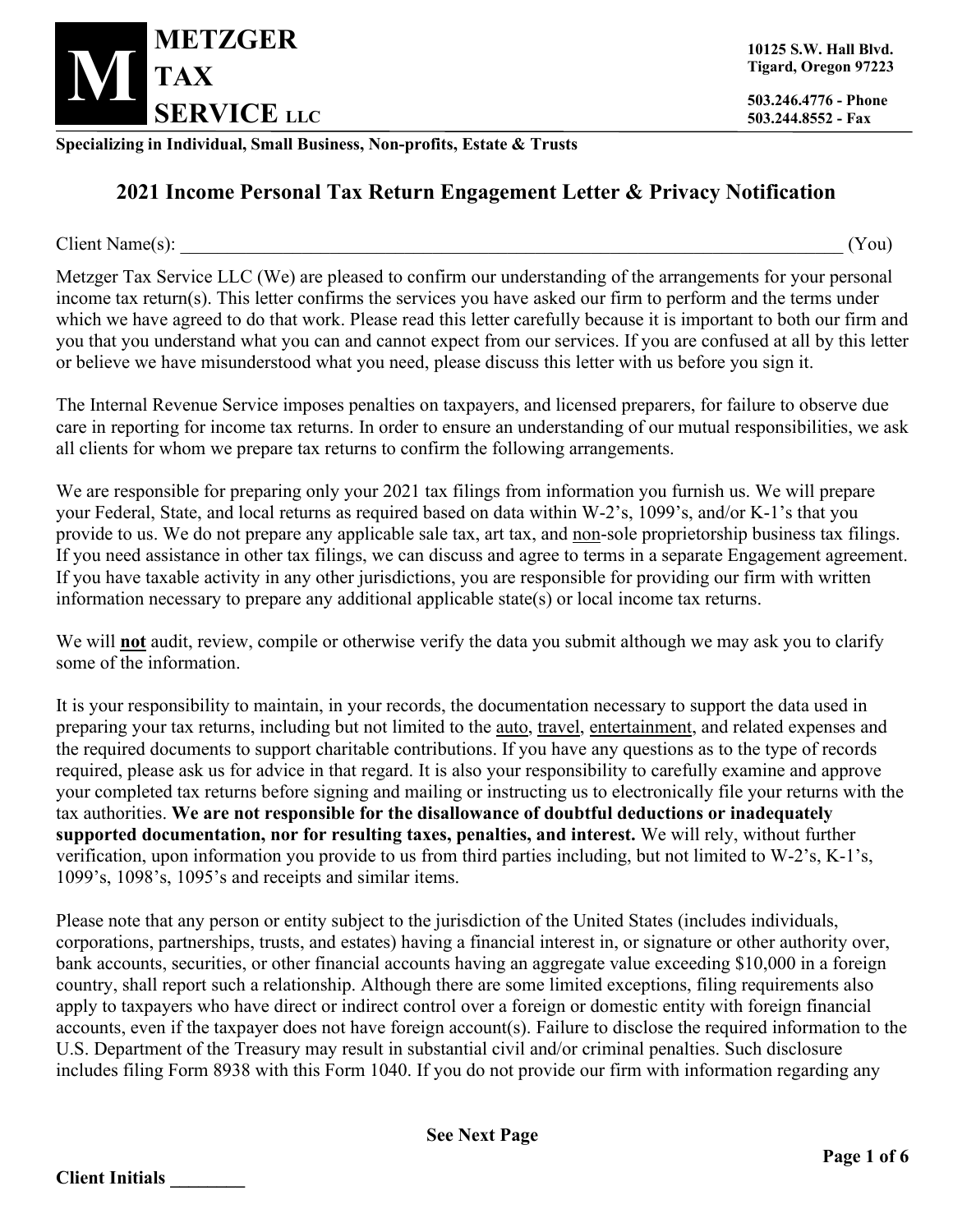

interest you may have in a foreign account, we will not be able to prepare any of the required Income Tax related forms, and penalties may be due, for which we have no responsibility. In the absence of such information being provided we will presume you do not have any foreign assets or financial interests and will not file any applicable disclosure forms without separate written authorization.

If you and/or your entity have a financial interest in any foreign accounts, you may also be responsible for filing Form FinCen 114 required by the U.S. Department of the Treasury on or before April 15th of each tax year. US citizens are required to report worldwide income on their US tax return. We will not be responsible for preparing Form FinCen 114 if we do not acknowledge written instructions from you.

Internal Revenue Service, under IRC §6038 and §6046, requires information reporting if you are an officer, director, or shareholder with respect to certain foreign corporations, foreign-owned U.S. corporation or foreign corporation engaged in a U.S. trade or business or U.S. transferor of property to a foreign corporation. By your signature below, you accept responsibility for informing us, in writing, if you believe that you fall into one of the above categories and you agree to provide us with the information necessary to prepare the appropriate forms. We assume no liability for penalties associated with the failure to file or untimely filing of any of these matters.

You acknowledge that you have reported all 2021 income you received including barter, consumer-to-consumer activity, cash-based income, and all other income whether received in-person, in-kind, or electronically. You also confirm that you have or will timely file any applicable required Forms W-2 and W-3 with the Social Security Administration and IRS for business employees or home-workers.

*Crypto currency: Congress and the IRS are very aggressively pursuing cryptocurrency activity, reporting and tax situations. Failure to report cryptocurrency activity of any type, including sales, staking, mining, lending, NFT activity, trades and other activities must be reported on your return. By signing the engagement letter You are acknowledge that you have reported all cryptocurrency activity in writing to us.*

We will use our professional judgment in preparing your returns. Whenever we are aware that a possible applicable tax law is unclear or that there are conflicting interpretations of the law by authorities (e.g., tax agencies and courts), we will explain the possible positions that may be taken on your return. We will adopt whatever position you request on your return so long as it is consistent with the codes, regulations, and interpretations that have been promulgated. If the Internal Revenue Service should later contest the position taken, there may be an assessment of additional tax plus interest and penalties. We assume no liability for any such additional penalties or assessments.

Special privacy laws were established by the IRS prohibiting us from providing confidential copies or information or copies to anyone other than you without your specific, written authorization. Please expect to provide that written authorization before we can release any of your confidential information.

If we are asked to disclose any privileged communication, unless we are required to disclose the communication by law, we will not provide such disclosure until you have had an opportunity to argue that the communication is privileged. You agree to pay any and all reasonable expenses that we incur, including legal fees, which are a result of attempts to protect any communication as privileged. In addition, your confidentiality privilege can be inadvertently waived if you discuss the contents of any privileged communication with a third party, such as a lending institution, a friend, or a business associate. We recommend that you contact us before releasing information to a third party.

**See Next Page**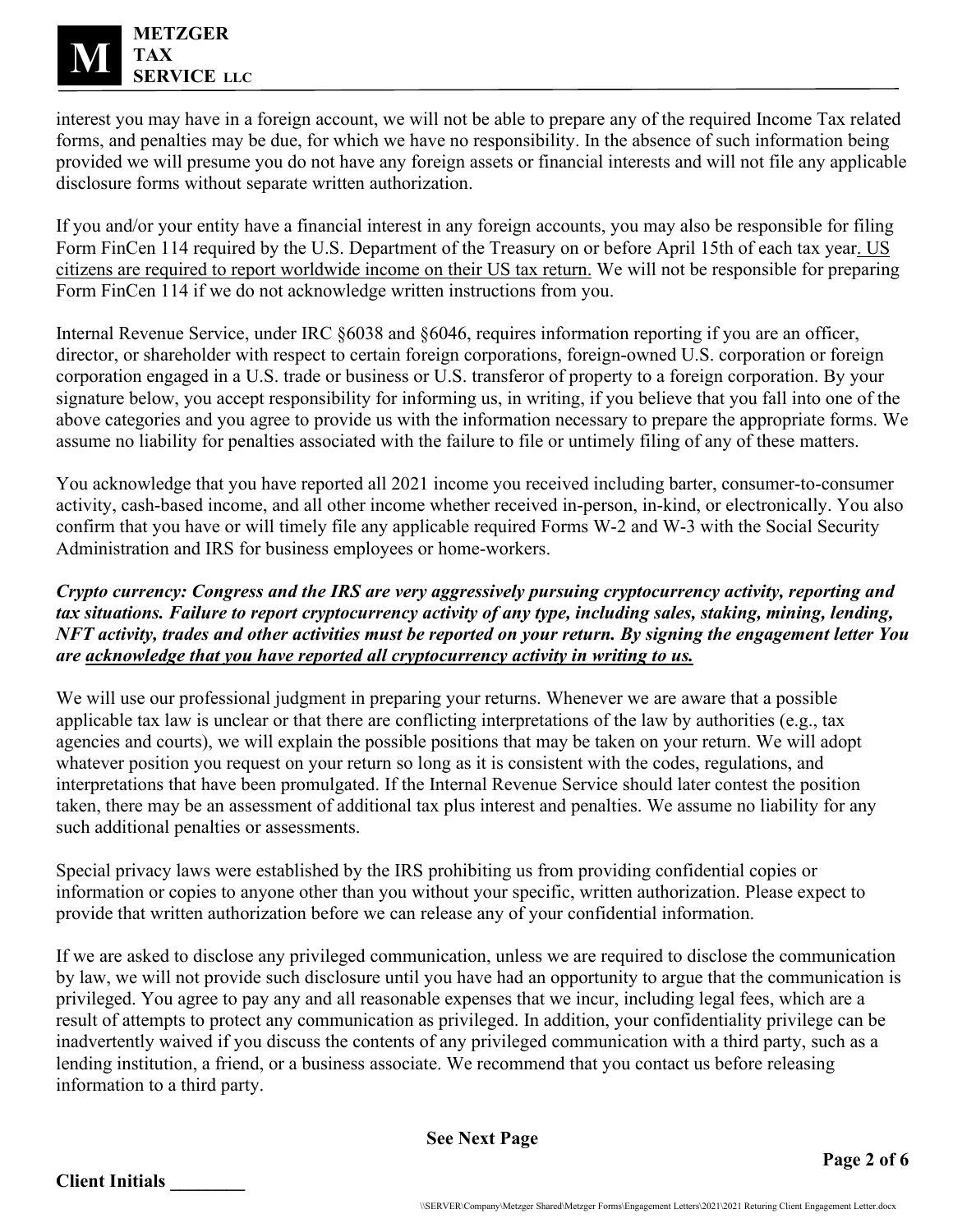

It is our policy to keep records related to this engagement for three years after which they may be destroyed. However, we do not keep any original client records, so we will return those to you at the completion of the services rendered under this engagement. When records are returned to you, it is your responsibility to retain and protect them for possible future use, including potential examination by any government or regulatory agencies. We recommend that you keep these records for at least **seven** years.

In the interest of facilitating our services to you, we may communicate by facsimile transmission or a secure web portal. This portal will be password protected. While we will use our best efforts to keep such communications secure in accordance with our obligations under applicable laws and professional standards, you recognize and accept that we have no control over the unauthorized interception of these communications once they have been sent and consent to our use of these devices during this engagement. Please provide us with a secure email address.

From time to time during our relationship, you may seek our advice regarding potential investments. We are not investment advisors. Accordingly, we suggest that you seek the advice of qualified investment advisors appropriate to each investment being considered.

## **PLEASE COMPLETE**

|                               | Marital Status: (If not previously provided, we need copies of all parties Driver Licenses)                                                                                                                         |
|-------------------------------|---------------------------------------------------------------------------------------------------------------------------------------------------------------------------------------------------------------------|
|                               |                                                                                                                                                                                                                     |
| days worked at each location: | At what address did you work during 2021? If multiple locations, please list addresses and<br><u> 1989 - Johann Johann Stoff, deutscher Stoff, der Stoff, der Stoff, der Stoff, der Stoff, der Stoff, der Stoff</u> |
|                               |                                                                                                                                                                                                                     |
|                               |                                                                                                                                                                                                                     |

**See Next Page**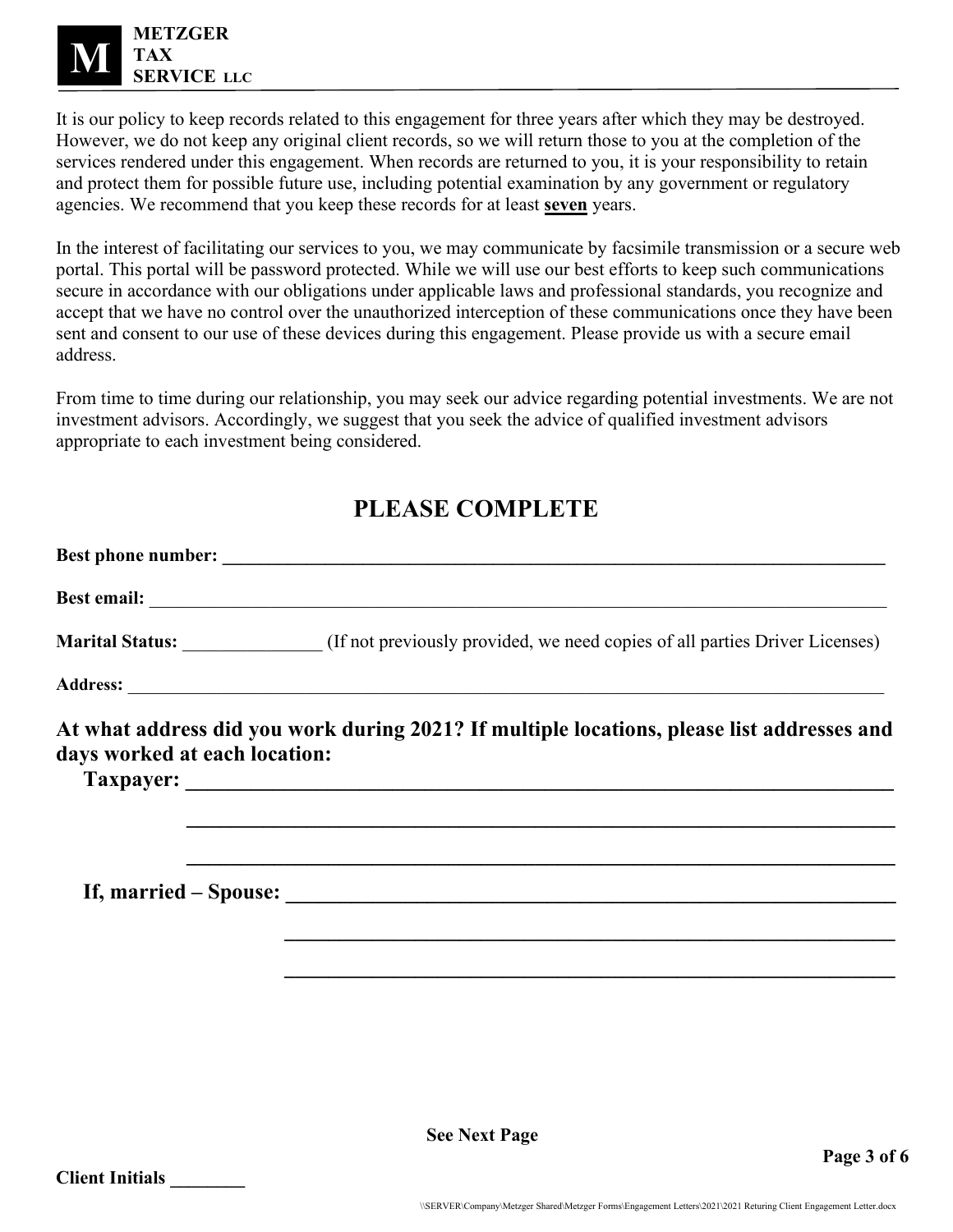| Please check the appropriate box for each of the following questions as they |
|------------------------------------------------------------------------------|
| pertain to you and the family members included on your 2021 tax returns.     |

| <b>YES</b>           | N <sub>O</sub> |                                                                                                                                                                                                                                        |  |  |
|----------------------|----------------|----------------------------------------------------------------------------------------------------------------------------------------------------------------------------------------------------------------------------------------|--|--|
|                      |                | Could you be claimed as a dependent on another person's tax return?                                                                                                                                                                    |  |  |
|                      |                | Do you have dependents who you wish to claim on the 2021 tax returns? If not, previously<br>provided, we need copies of both birth certificated and social security cards of each. Please<br>share with us each dependent's first name |  |  |
|                      |                | Did you make any 2021 estimated tax payments? If so, please provide a schedule to us.                                                                                                                                                  |  |  |
|                      |                | Did you report to us all tip, unemployment, disability, alimony, other income, or monetary<br>legal settlements received?                                                                                                              |  |  |
|                      |                | At any time during 2021, did you receive, sell, exchange, or otherwise dispose of any financial<br>interest in any virtual currency?                                                                                                   |  |  |
|                      |                | Outside of your retirement and investment brokerage accounts did you buy or sell any stocks,<br>bonds, or other investment property?                                                                                                   |  |  |
|                      |                | Did you purchase, sell, or refinance your principal home or second home, or did you take out a<br>home equity loan? Please provide the final closing Settlement Statement.                                                             |  |  |
|                      |                | Did you receive a distribution from a retirement plan $(401(k)$ , IRA, etc.)?                                                                                                                                                          |  |  |
|                      |                | Did you contribute to a retirement plan $(401(k), \text{IRA}, \text{etc.})$ ?                                                                                                                                                          |  |  |
|                      |                | Did you transfer, rollover, or convert any retirement funds in 2021?                                                                                                                                                                   |  |  |
|                      |                | Did you receive a distribution from a Health Savings Account?<br>Was the withdrawal all for Qualified medical costs?                                                                                                                   |  |  |
|                      |                | Did you have any debt canceled and/or involved in any bankruptcy proceedings?                                                                                                                                                          |  |  |
|                      |                | At any time during 2021, did you have a financial interest in or signature authority over a<br>financial account (such as a bank account, securities account, or brokerage account) located in<br>a foreign country?                   |  |  |
|                      |                | During 2021, did you receive a distribution from, or were you the grantor of, or transferor to, a<br>foreign trust?                                                                                                                    |  |  |
|                      |                | Was your home rented out or used for business?                                                                                                                                                                                         |  |  |
|                      |                | Were you notified or audited by either the IRS or the State taxing agency?                                                                                                                                                             |  |  |
|                      |                | May the IRS or State discuss your tax return with Metzger Tax Service LLC?                                                                                                                                                             |  |  |
| <b>See Next Page</b> |                |                                                                                                                                                                                                                                        |  |  |

**Page 4 of 6**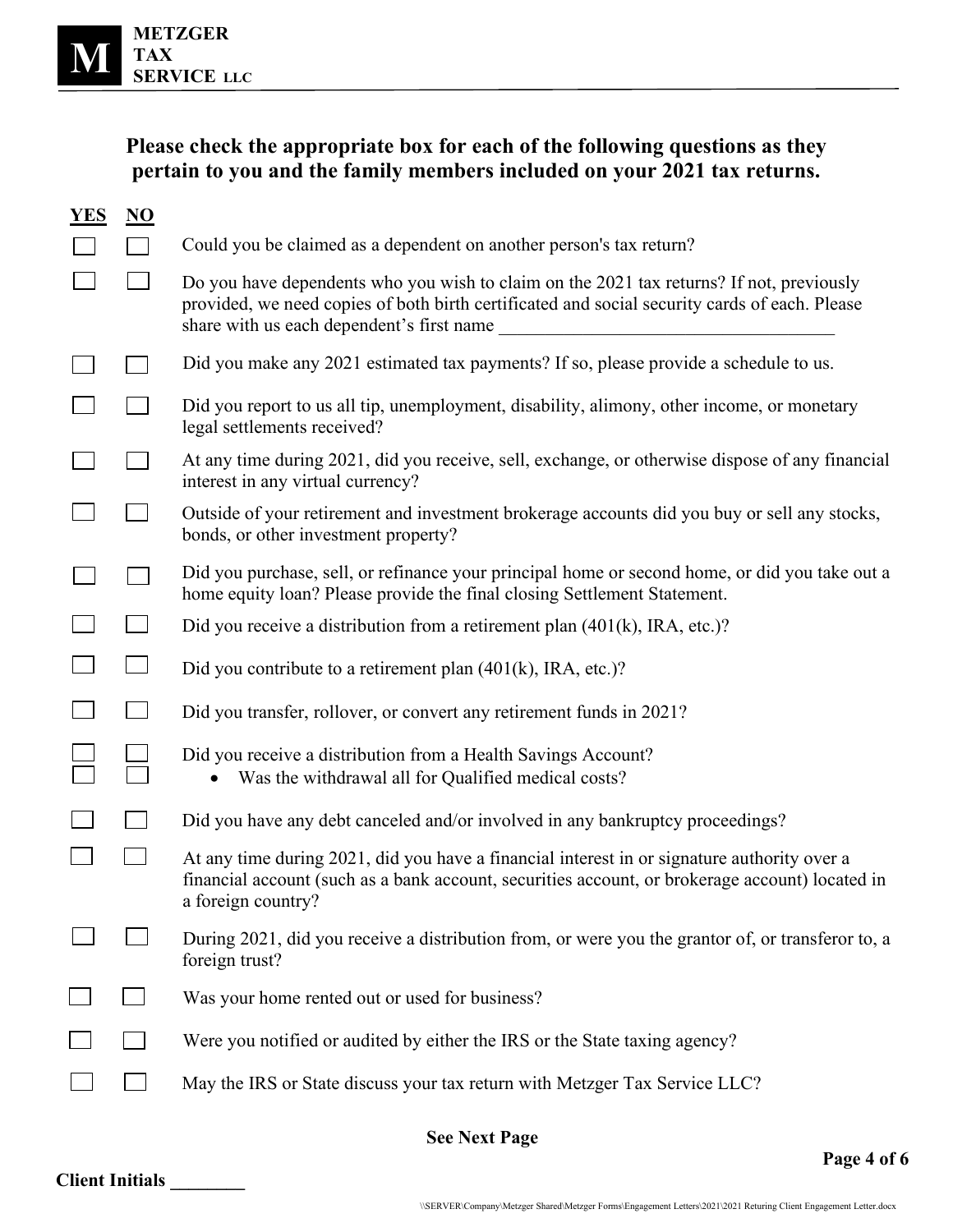| <b>METZGER</b><br><b>TAX</b><br><b>SERVICE LLC</b> |                           |                                                                                                                                                                                                                                                                                                                                                                                                                                                                             |  |
|----------------------------------------------------|---------------------------|-----------------------------------------------------------------------------------------------------------------------------------------------------------------------------------------------------------------------------------------------------------------------------------------------------------------------------------------------------------------------------------------------------------------------------------------------------------------------------|--|
|                                                    |                           |                                                                                                                                                                                                                                                                                                                                                                                                                                                                             |  |
| YES                                                | $\underline{\mathbf{NO}}$ |                                                                                                                                                                                                                                                                                                                                                                                                                                                                             |  |
|                                                    |                           | Did you, your spouse, or a dependent incur any tuition expenses that are required to attend a<br>college, university, or vocational school? We will need a detail of these expenditures and Form<br>1098-T from the school<br>Who incurred tuition expenses?                                                                                                                                                                                                                |  |
|                                                    |                           | IRS specifically states that if the follow two questions are not correct on your tax filing<br>THE PROCESSING OF YOUR RETURN WILL BE DELAYED, INCLUDING REFUND DELAYS                                                                                                                                                                                                                                                                                                       |  |
|                                                    |                           | Did you receive a stimulus payment in early spring of 2021?<br>$\bullet$<br>If so, what was the total amount you, and if applicable, your spouse and dependents<br>revieve $\underline{\$$ We cannot complete your tax return without this information.                                                                                                                                                                                                                     |  |
|                                                    |                           | Did you receive any Advanced Child Tax Credits payments in 2021?<br>$\bullet$<br>If so, how much was received each month?:<br>July $\underline{\$$ August $\underline{\$}$ Sept. $\underline{\$}$ Oct. $\underline{\$}$ Nov. $\underline{\$}$ Dec. $\underline{\$}$<br>We cannot complete your tax return without this information.                                                                                                                                         |  |
| Paper or Electronic                                |                           |                                                                                                                                                                                                                                                                                                                                                                                                                                                                             |  |
|                                                    |                           | Would you like to receive an electronic copy of your tax returns via our secured web portal<br>or a paper copy of your tax returns for your records?                                                                                                                                                                                                                                                                                                                        |  |
|                                                    |                           | If you are involved in a business venture (sole proprietorship, and LLC not taxed as a<br>partnership or Sub Chapter S business, rental property, farming operations, etc.),                                                                                                                                                                                                                                                                                                |  |
| YES                                                | NO                        | please complete the following:                                                                                                                                                                                                                                                                                                                                                                                                                                              |  |
|                                                    |                           | During 2021, did you make payments to a contractor, rent payments to a landlord, or interest<br>payments of more than \$600 in the course of your business?                                                                                                                                                                                                                                                                                                                 |  |
|                                                    |                           | If your payments were NOT to a corporation, did you file form 1099's as required?<br>Please provide us a copy of all issued 1099's.                                                                                                                                                                                                                                                                                                                                         |  |
|                                                    |                           | If not, please provide us with name, address, tax ID number, and amount paid so we may<br>complete the required tax reporting.                                                                                                                                                                                                                                                                                                                                              |  |
|                                                    |                           | Did you work in any of the following areas, and if so, you will need to provide us with how<br>much Gross income (income you received before any business expenses) for work done in<br>each area.<br>Earned income in Multnomah County \$<br>$\bullet$<br>Earned income in the City of Portland \$<br>$\bullet$<br>Earned income in the Tri-Met District \$<br>٠<br>Earned income in the Canby Transit District \$<br>Earned income in the Lane County Transit District \$ |  |

**See Next Page**